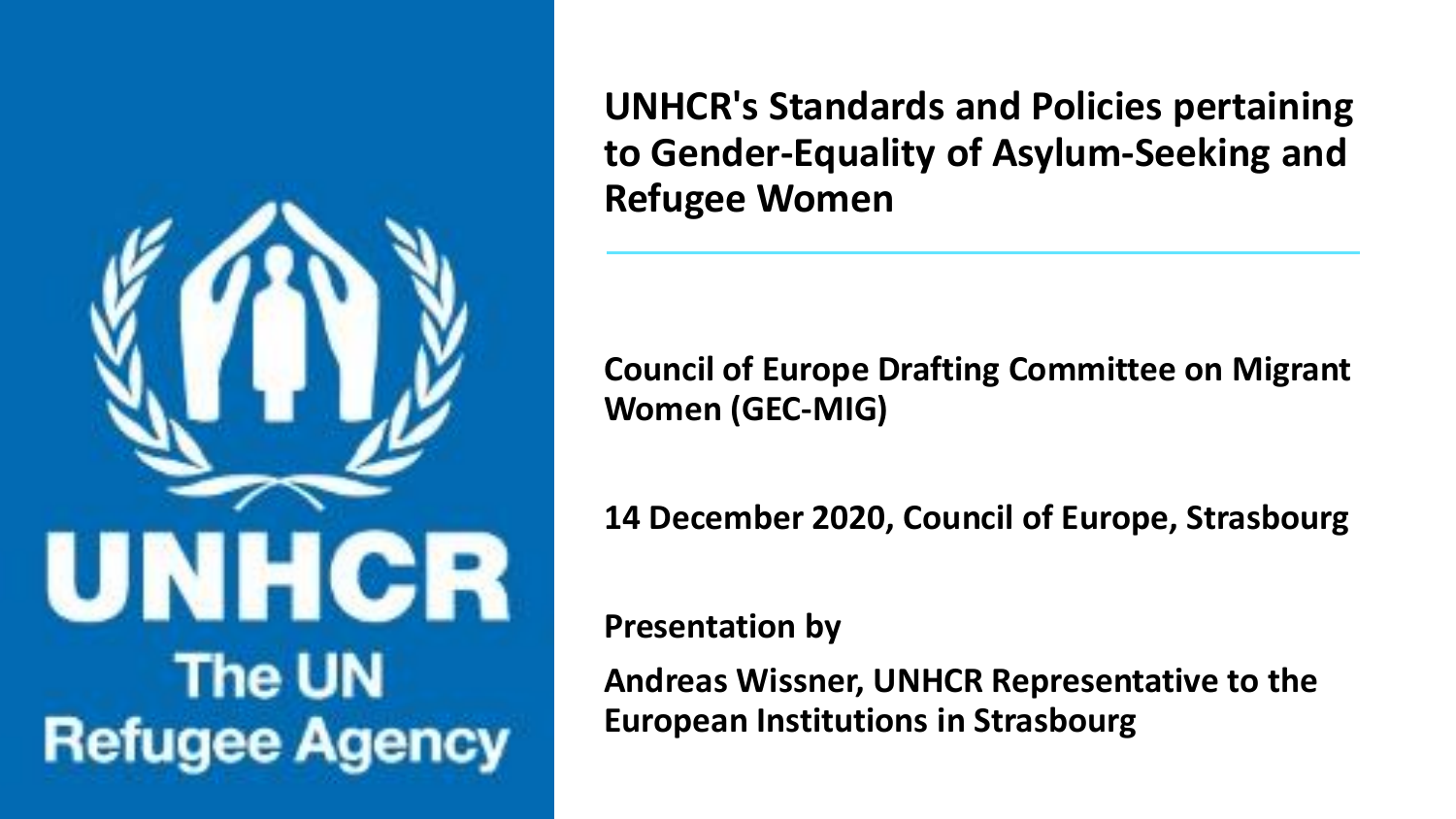

# UNHCR's Gender Policy Framework

- 2018: [Age, Gender and Diversity Policy](https://www.unhcr.org/5aa13c0c7.pdf) including the "five updated **commitments to refugee women**"
- [2020: UNHCR Policy](https://www.unhcr.org/5fa018914/unhcr-policy-prevention-risk-mitigation-response-gender-based-violence) on the Prevention of, Risk Mitigation, and Response to Gender-based Violence
- [2012: Guidelines on international protection on gender-related](https://www.unhcr.org/3d58ddef4.pdf) persecution (with links to the guidelines on [trafficking](https://www.refworld.org/cgi-bin/texis/vtx/rwmain?page=publisher&docid=443679fa4&skip=0&publisher=UNHCR&type=THEMGUIDE&querysi=guidelines international protection&searchin=title&display=10&sort=date) and sexual orientation and gender-identity - [SOGI\)](https://www.refworld.org/cgi-bin/texis/vtx/rwmain?page=publisher&docid=50348afc2&skip=0&publisher=UNHCR&type=THEMGUIDE&querysi=guidelines international protection&searchin=title&display=10&sort=date).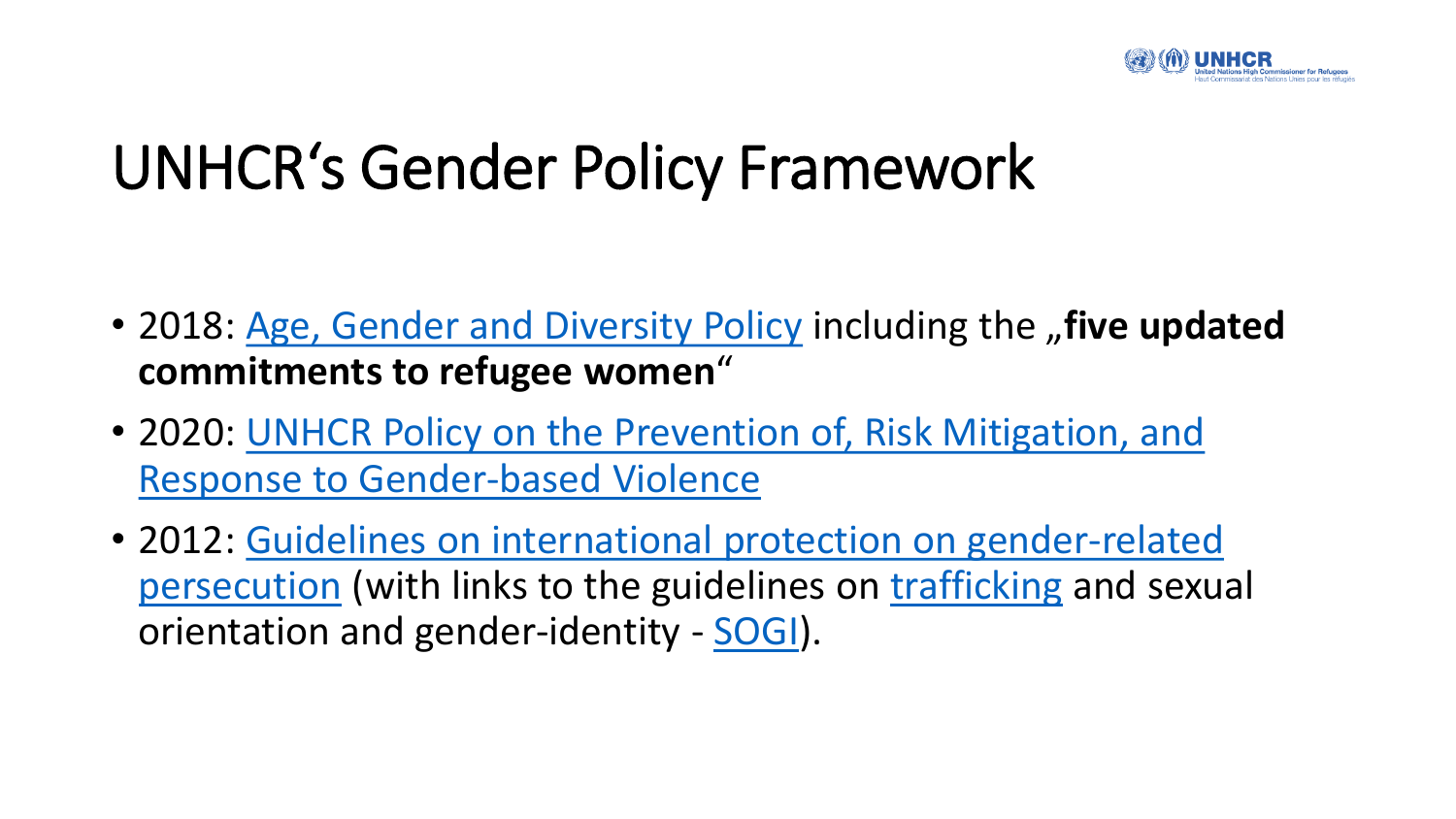

## Global Compacts for Refugees / Migration

- Importantly, measures aimed at promoting gender equality and empowering migrant and refugee women and girls; ending all forms of sexual and gender-based violence, trafficking in persons, exploitation and sexual abuse, and harmful practices have also been included in the
- Global Compact for Refugees (paras 13, 74, 75)
- Global Compact for Safe, Orderly and Regular Migration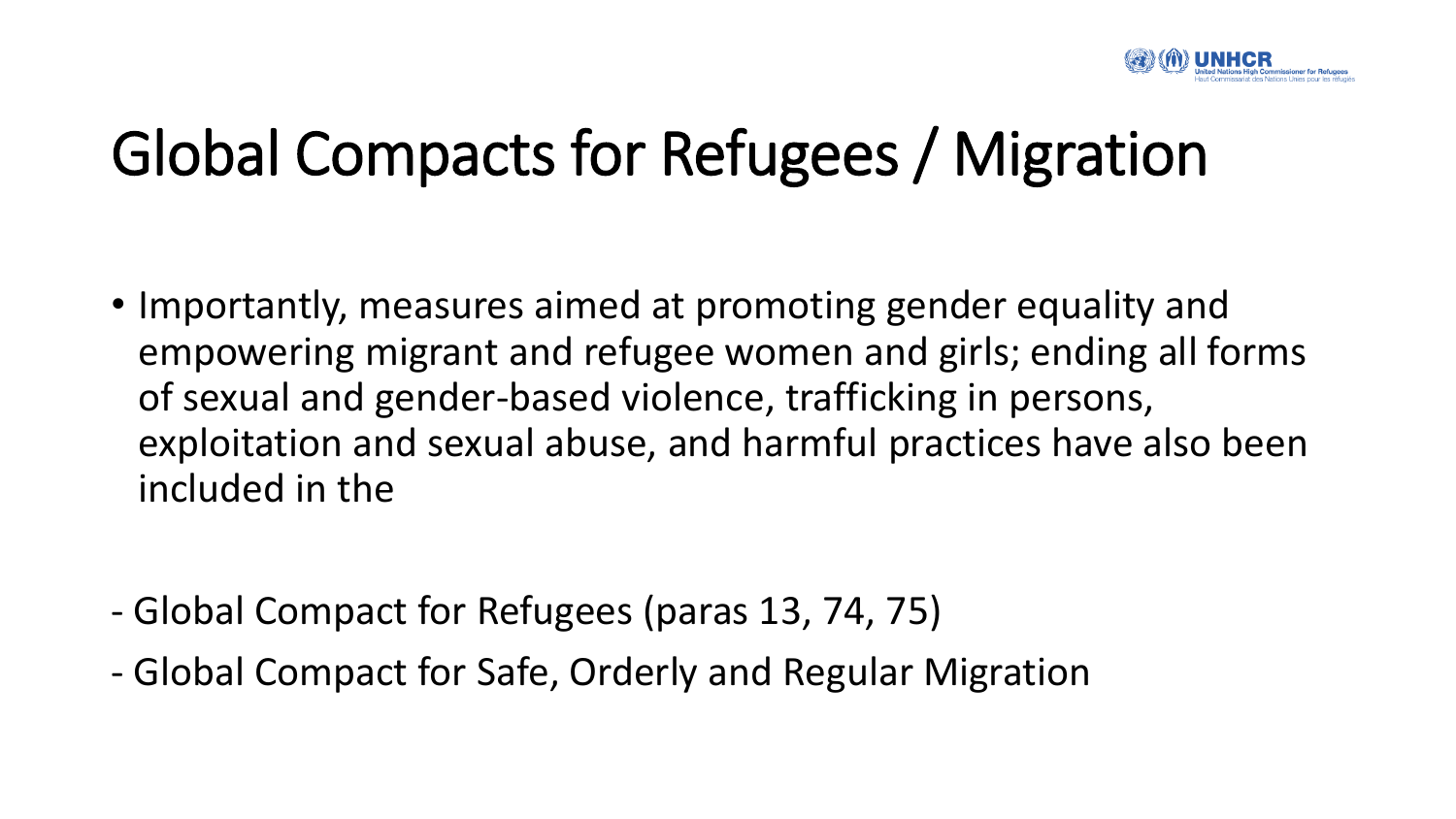

# Overarching considerations to guide the drafting

- **Age, gender and other diversity considerations** to be considered in conjunction (intersectionality) – with particular consideration for unaccompanied girls, survivors of GBV, trafficking and torture, women and girls with disabilities, older women and LGBTIQ+ persons.
- **Women and girls with specific needs may also require targeted actions** (to be considered under the thematic areas).
- While refugee and asylum-seeking women and girls are at increased risk, they are also a **tremendous resource for their communities** and the communities in the country of asylum. Their capacities, contributions and skills should be taken into account in the recommendations.
- Ensuring **active and meaningful participation - also in the drafting process.**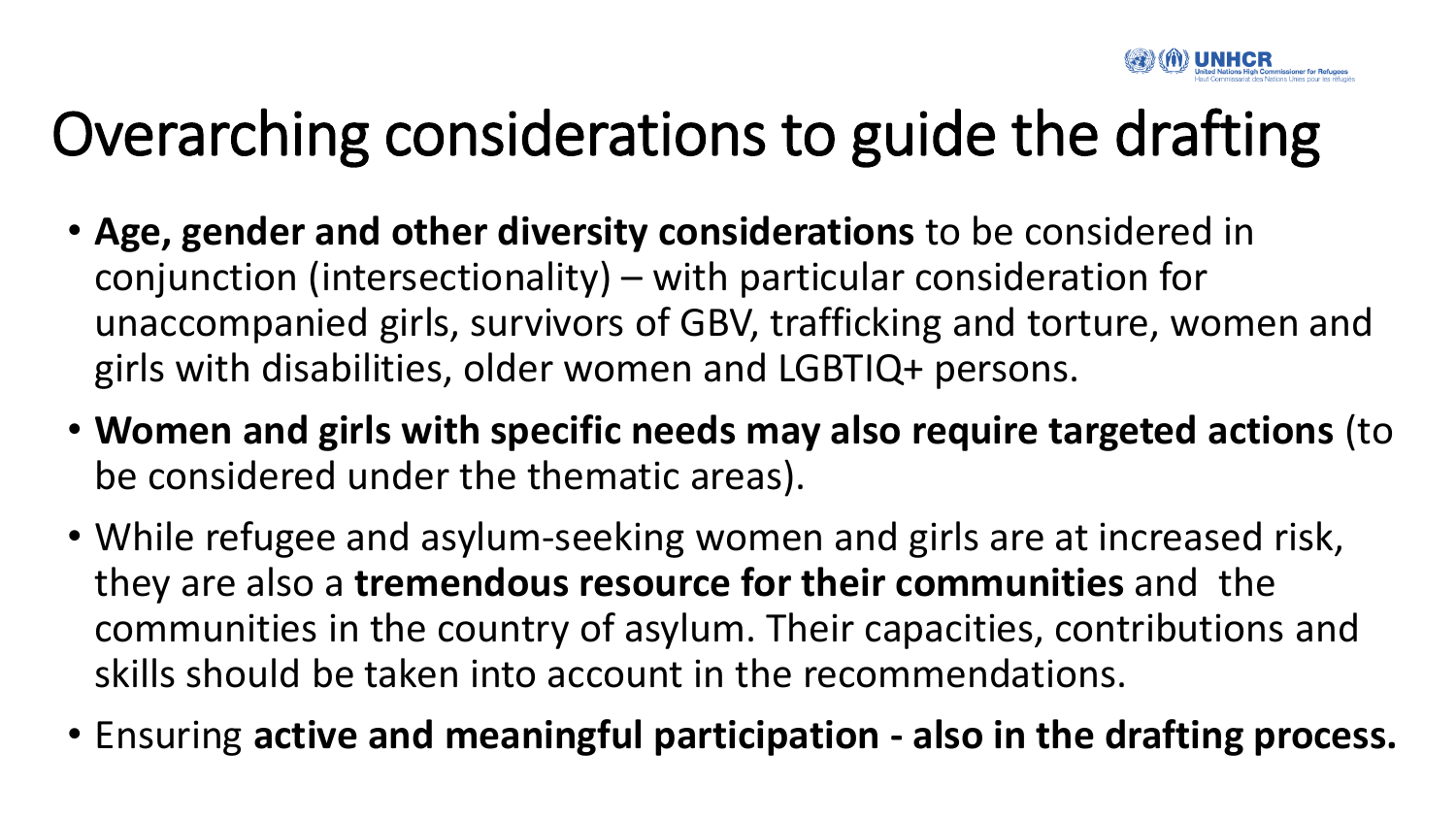

#### Adequate reception conditions for women and girls (including accommodation)

- **Ensuring adequate accomodation** for female asylum-seekers and refugees, including families (dedicated facilities);
- Enhancing **identification and referral of women and girls** with specific needs;
- **Specific needs of LGBTIQ+ women and girls** (protection from violence and threats in reception centers, including dedicated accomodation, psycosocial support etc.)
- **Specific needs of unaccompanied asylum-seeking girls** (early identification, referal to national child protection systems, assignment of guardian etc.).

*For reference: [The Way Forward for UAM in Europe](vhttps://www.unhcr.org/nl/wp-content/uploads/The-way-forward-to-strengthened-policies-and-practices-for-unaccompanied-and-separated-children-in-Europe.pdf) and [Safer and Stronger \(from the UK\).](https://www.unhcr.org/uk/protection/basic/5f2d47eb4/safer-and-stronger-experiences-of-refugee-women-resettled-to-the-uk.html)*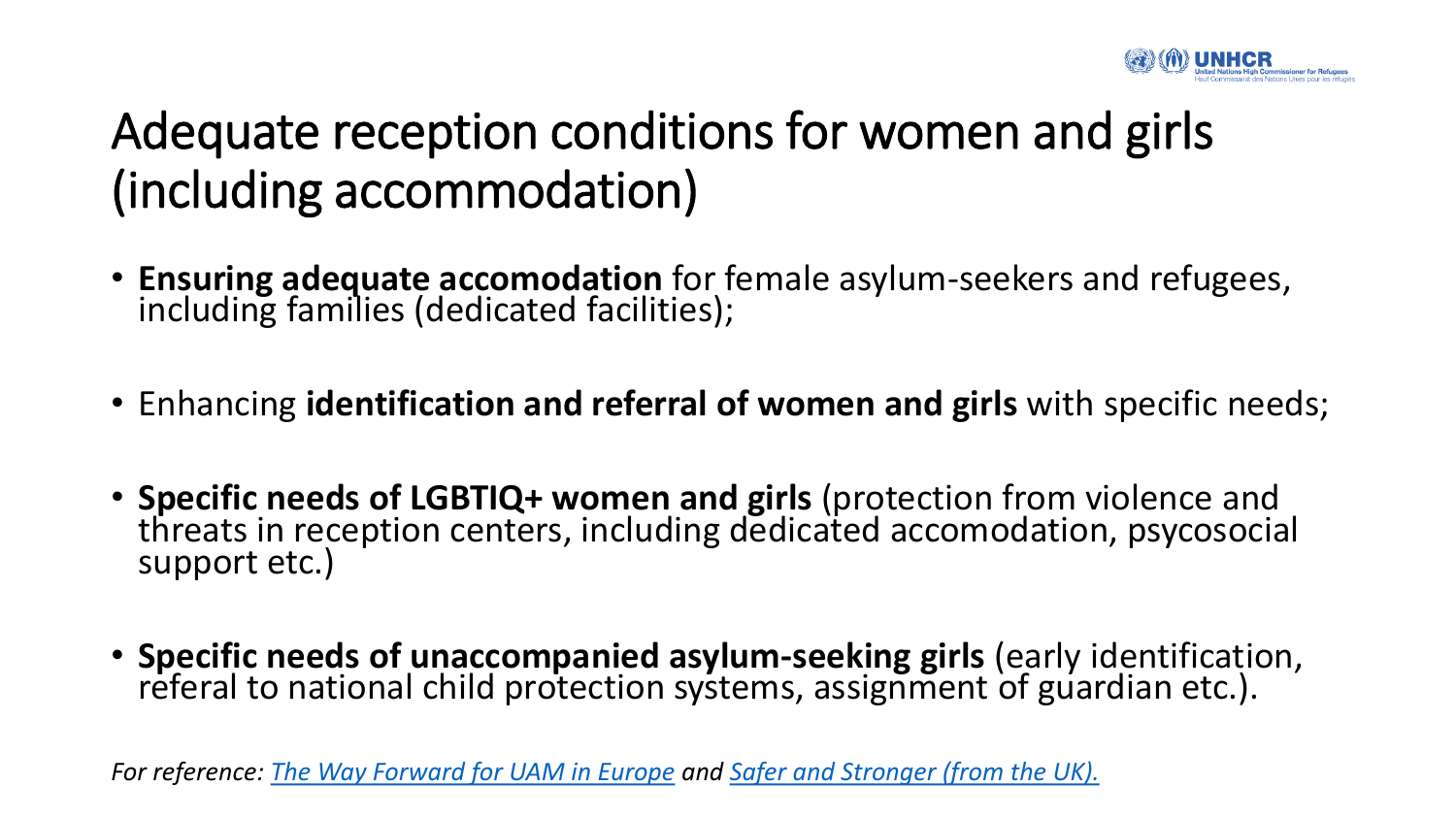

## Gender-sensitive asylum procedures

- Ensuring a **gender-sensitive application of the 1951 Convention:**  Continued efforts in awareness raising, training and sensitization of national asylum authorities on **gender-based asylum claims (**such as claims based on sexual violence, family/domestic violence, coerced family planning, female genital mutilation, etc.);
- Addressing particular challenges in the context of **claims related to sexual orientation and gender identity** (burden of proof, evidence, interviewing techniques etc.)

*[For reference: UNHCR Guidelines on international protection related to gender-related](https://www.unhcr.org/3d58ddef4.pdf)  persecution, [trafficking](https://www.refworld.org/cgi-bin/texis/vtx/rwmain?page=publisher&docid=443679fa4&skip=0&publisher=UNHCR&type=THEMGUIDE&querysi=guidelines international protection&searchin=title&display=10&sort=date) and [SOGI.](https://www.refworld.org/cgi-bin/texis/vtx/rwmain?page=publisher&docid=50348afc2&skip=0&publisher=UNHCR&type=THEMGUIDE&querysi=guidelines international protection&searchin=title&display=10&sort=date)*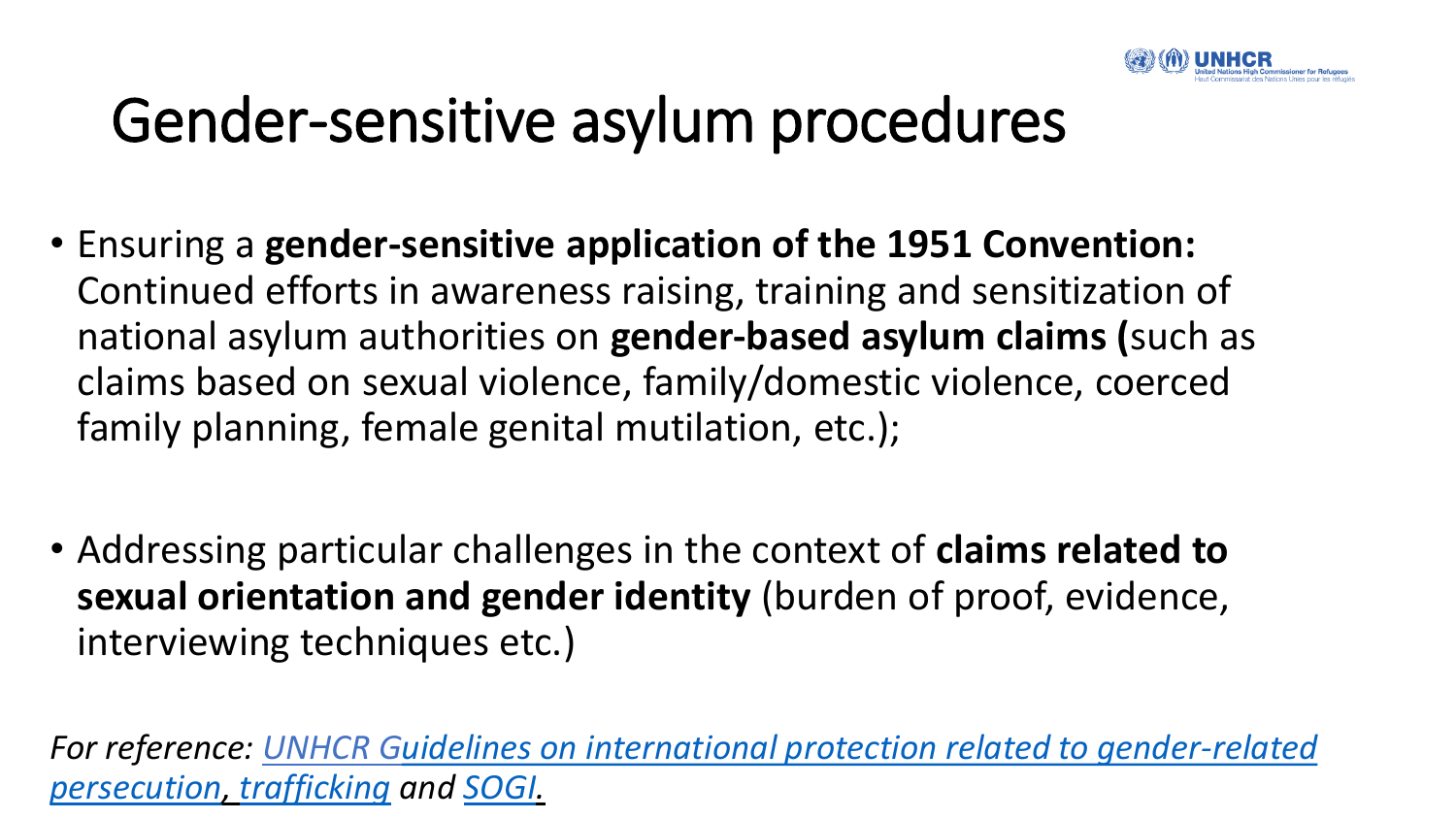

#### Equal access to services

- **Ensuring access to health services**, including access to female GPs, reproductive health services, GBV response services, and mental health and psycosocial support services;
- Inclusion in, and equal access to, **social protection schemes** available in country;
- **Language classes** an essential part of any integration programme;
- **Adressing barriers to access for refugee and migrant women and girls,**  such as the lack of interpreters, lack of cultural sensitivity and awareness among service providers, and gaps in the provision or accessibility of information to women and girls.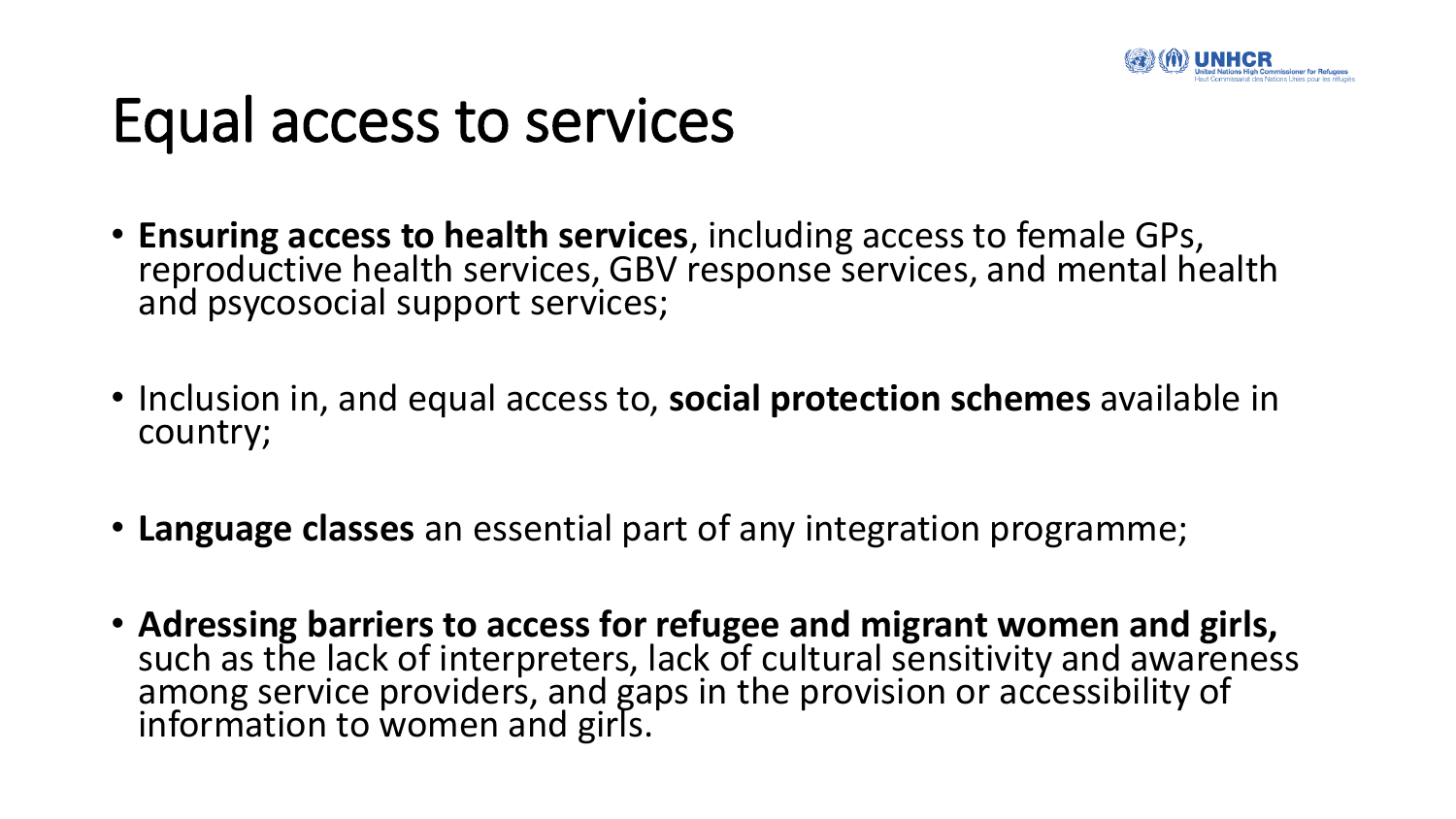

## Education

- **Removing barriers to access to education** for refugee and asylumseeking girls in national school systems (through language support, catch up classes, psychosocial support, teacher training etc.)
- **Addressing gaps in academic attainment among girls**, which may result in higher drop-out rates and reduced likelihood of enrolling in higher education (caused by a complex mix of causes).
- Working towards **more granular, harmonized and qualitative data** on education for migrants, refugees and asylum-seekers in all States, which would allow governments and civil society to develop more effective and targeted strategies towards improving their situation.

*For [reference: Advocacy brief on Access to Education for Migrant and Refugee](file:///C:/Users/DULIN/Downloads/Access to education europe-20.pdf) Children*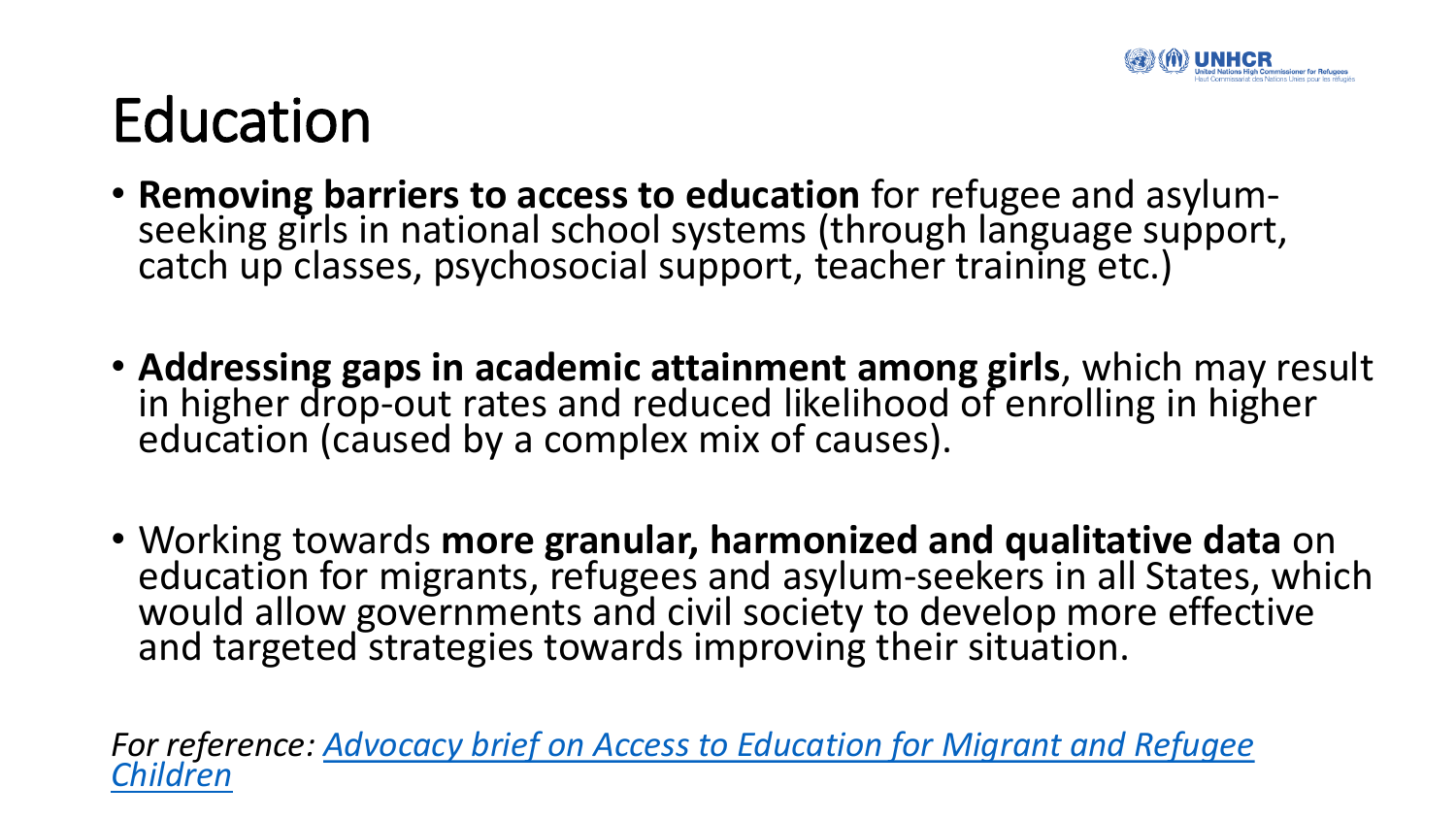

# Economic opportunities

- Interventions for integration and economic inclusion should be **accompanied by affordable childcare measures** (incl. for training);
- Interventions should be **culturally appropriate** and take into consideration informal rules and social norms of communities. This may include targeted initiatives for women and girls which can also provide a safe space.
- Strengthening women's and girls' **access to financial products** is fundamental to empower them and facilitate their participation in the economic ecosystem.
- The participation rate of women in the job market is lower for men, and they are disproportionately overqualified for the work done. To strengthen equal access, **address underemployment/ overqualification** through targeted measures, including skills validation, upskilling, job matching, etc.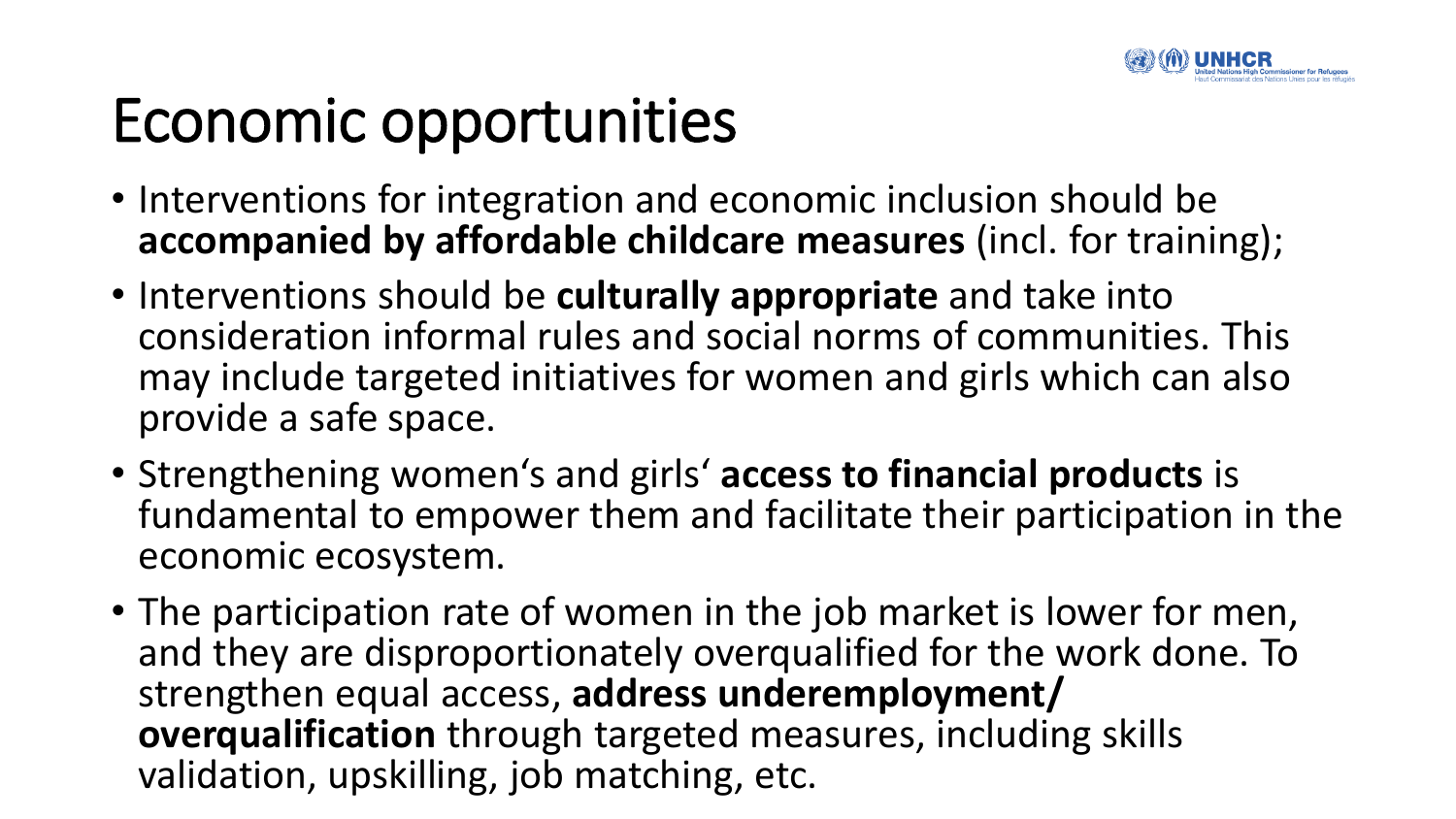

# Meaningful participation and leadership

- Ensuring the participation of refugee and asylum-seeking women and girls in **policy discussions at local, national and regional level;**
- Refugee and migrant women and girls should be **consulted and involved in the design of any reception and integration measures**;
- Events, trainings and forums representing refugees and asylum-seekers should aim for **active and meaningful participation**;
- Enhancing **support to women-led and community-based organizations,**  including through opportunities for visibility, capacity building, networking and funding, as well as structured and intentional dialogue.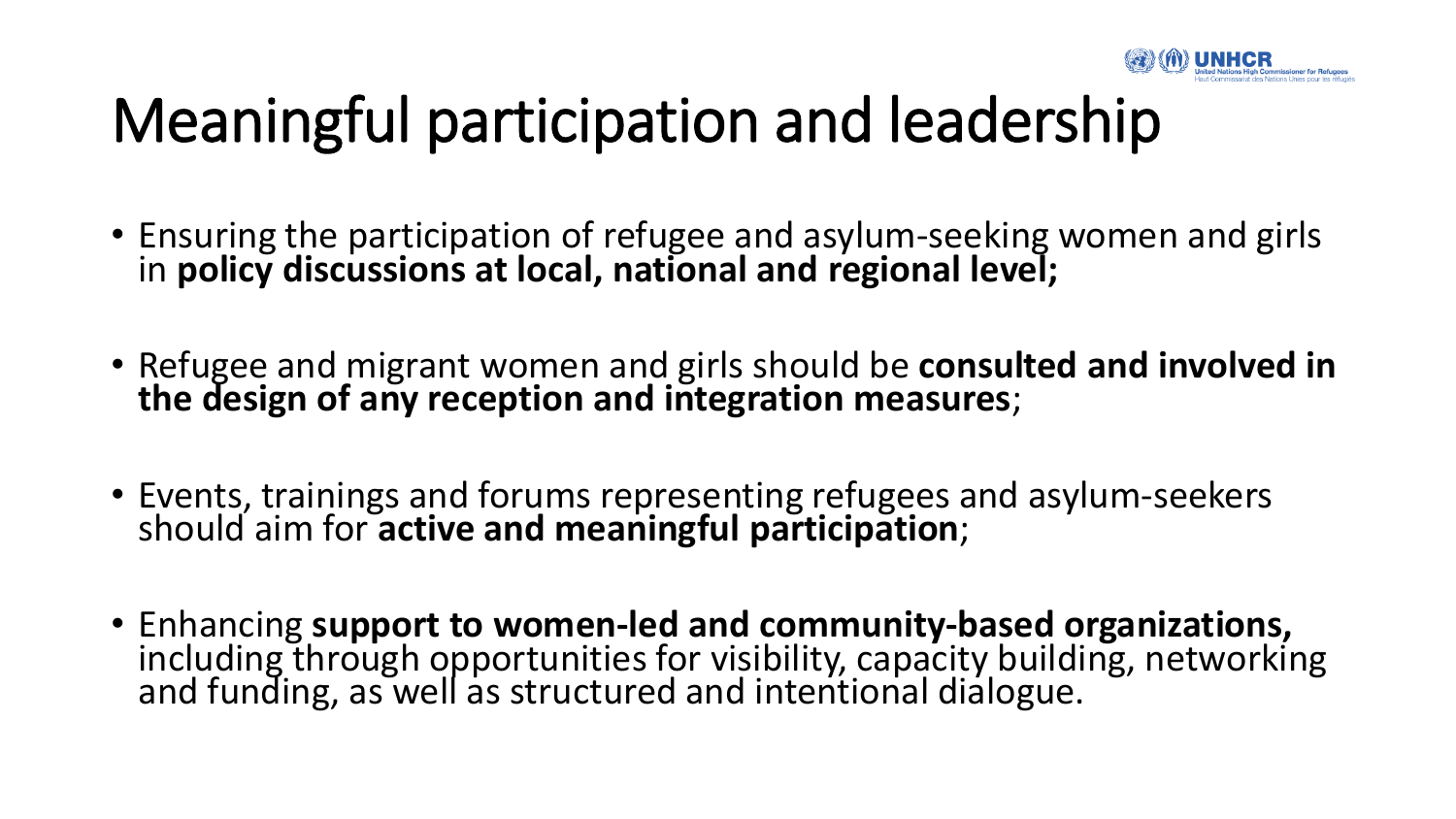

#### Prevention and response to gender-based violence

- **Addressing the root causes of GBV** through effective behavior and social norms change, including through long-term approaches, which are informed by and accountable to women and girls;
- Mobilizing **migrant and refugee communities in support of gender equality,** addressing topics such as domestic violence, female genital mutilation and human trafficking;
- **Addressing barriers to GBV response services** for refugee and asylumseeking women and girls (such as interpretation, lack of information, cultural sensitivity and awareness, training of service providers, etc.).

*For reference: UNHCR [GBV Policy](https://www.unhcr.org/5fa018914/unhcr-policy-prevention-risk-mitigation-response-gender-based-violence)*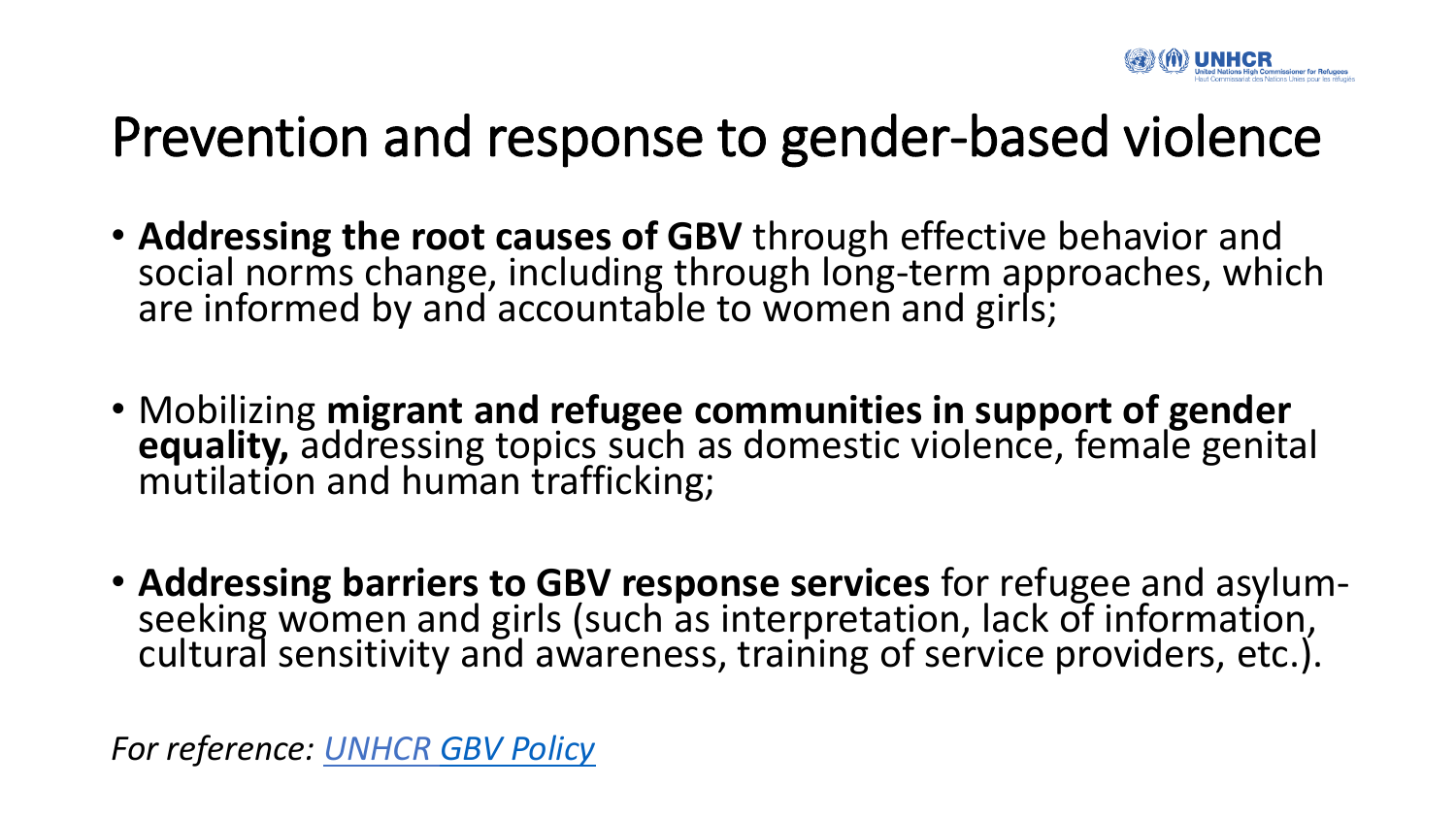

#### Conclusion

- UNHCR supports and appreciates the drafting process led by the drafting committee (GEC-MIC) and has already put forward suggestions to the draft Preamble and operative paragraph.
- UNHCR will be glad to continue participation in the GEC-MIC and support with more concrete language or examples as appropriate.